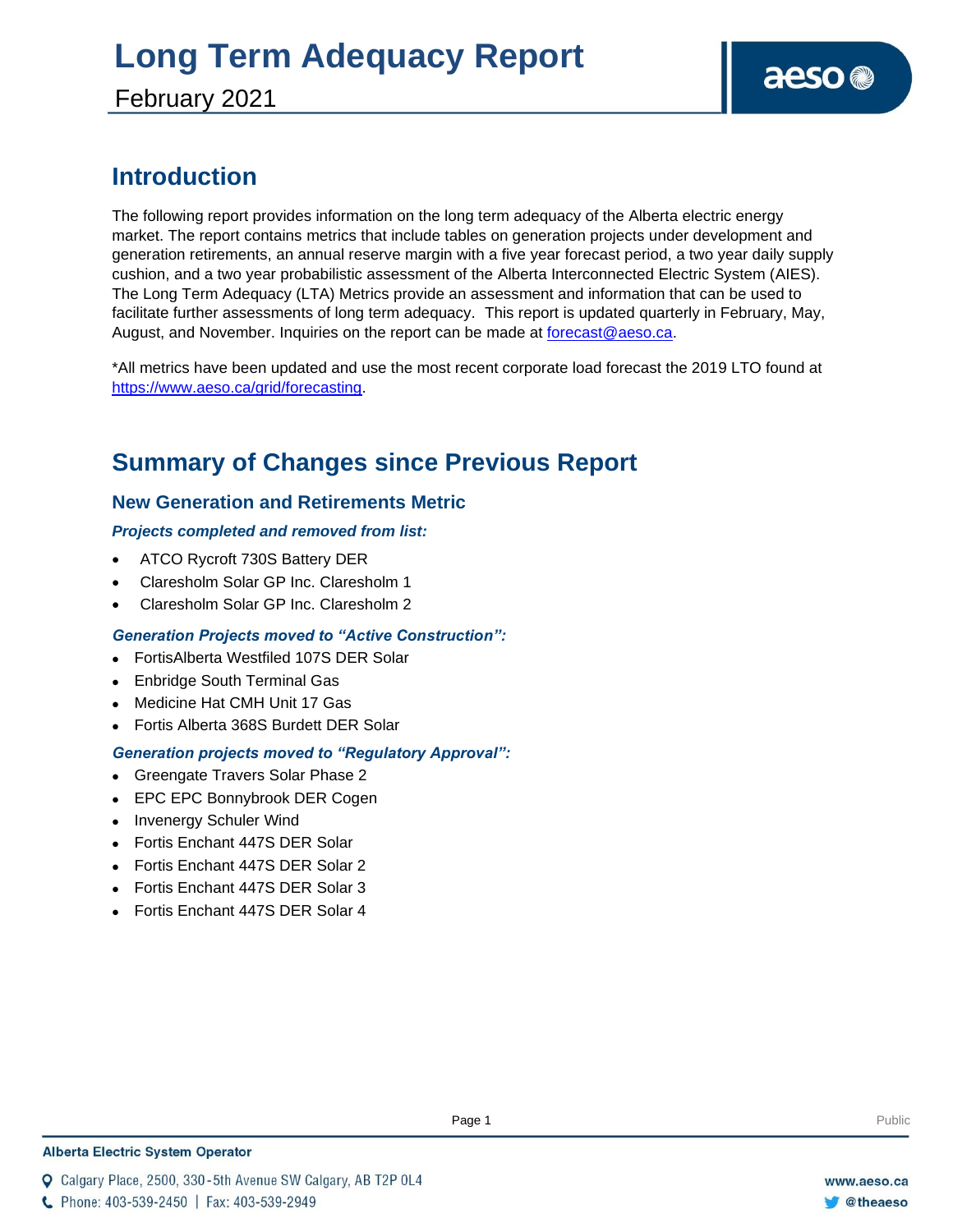

#### *Generation projects that have been added to "Announced, Applied for AESO Interconnection, and/or Applied for Regulatory Approval":*

- ⚫ Nutrien Redwater Cogen
- ⚫ ATCO Elmworth 731S DER Gas
- ⚫ Georgetown MPC Solar
- ⚫ EPC Bonnybrook DER Cogen
- ⚫ Invenergy Schuler Wind
- ⚫ Mistaya Lone Pine Cogen
- ⚫ Mistaya Wildcat Hills Cogen
- ⚫ Mistaya Bonavista Cogen
- ⚫ Sollair MPC Solar

#### *Generation projects that have been removed:*

- ⚫ NextEra Red Deer River Solar
- ⚫ ATCO Three Hills 770S DER Gas

#### *Other changes to generation projects***:**

| <b>Project</b>                           | <b>Change</b>                     |
|------------------------------------------|-----------------------------------|
| Maxim Power - Deerland Peaking Station   | New ISD of Dec-2023 from Dec-2020 |
| Joss Wind – Jenner WAGF                  | New ISD of Aug-2022 from May-2021 |
| EDP Renewables - Sharp Hills Wind Farm   | New ISD of Apr-2022 from Nov-2020 |
| Joss Wind – Jenner WAGF - Phase 2        | New ISD of Aug-2022 from May-2021 |
| FortisAlberta – 421S Hays DG PV          | New ISD of Jun-2021 from Feb-2021 |
| Northland - Buffalo Trail                | New ISD of Dec-2023 from Dec-2020 |
| Fortis Alberta - Conrad DER Solar        | New ISD of Aug-2021 from Apr-2021 |
| RealPart - Calgary Area Solar            | New ISD of Jun-2022 from Dec-2020 |
| Fortis Alberta - Conrad DER Solar 2      | New ISD of Aug-2021 from Apr-2021 |
| <b>ENMAX</b> - Zephyr Wind Farm          | New ISD of Feb-2021 from Dec-2020 |
| <b>ENMAX</b> – Taber Wind Farm           | New ISD of Feb-2021 from Dec-2020 |
| Pengrowth - Cold Lake Area Energy Centre | New ISD of Apr-2023 from Oct-2020 |
| TransAlta - Windrise MPC Wind            | New ISD of Apr-2021 from Dec-2020 |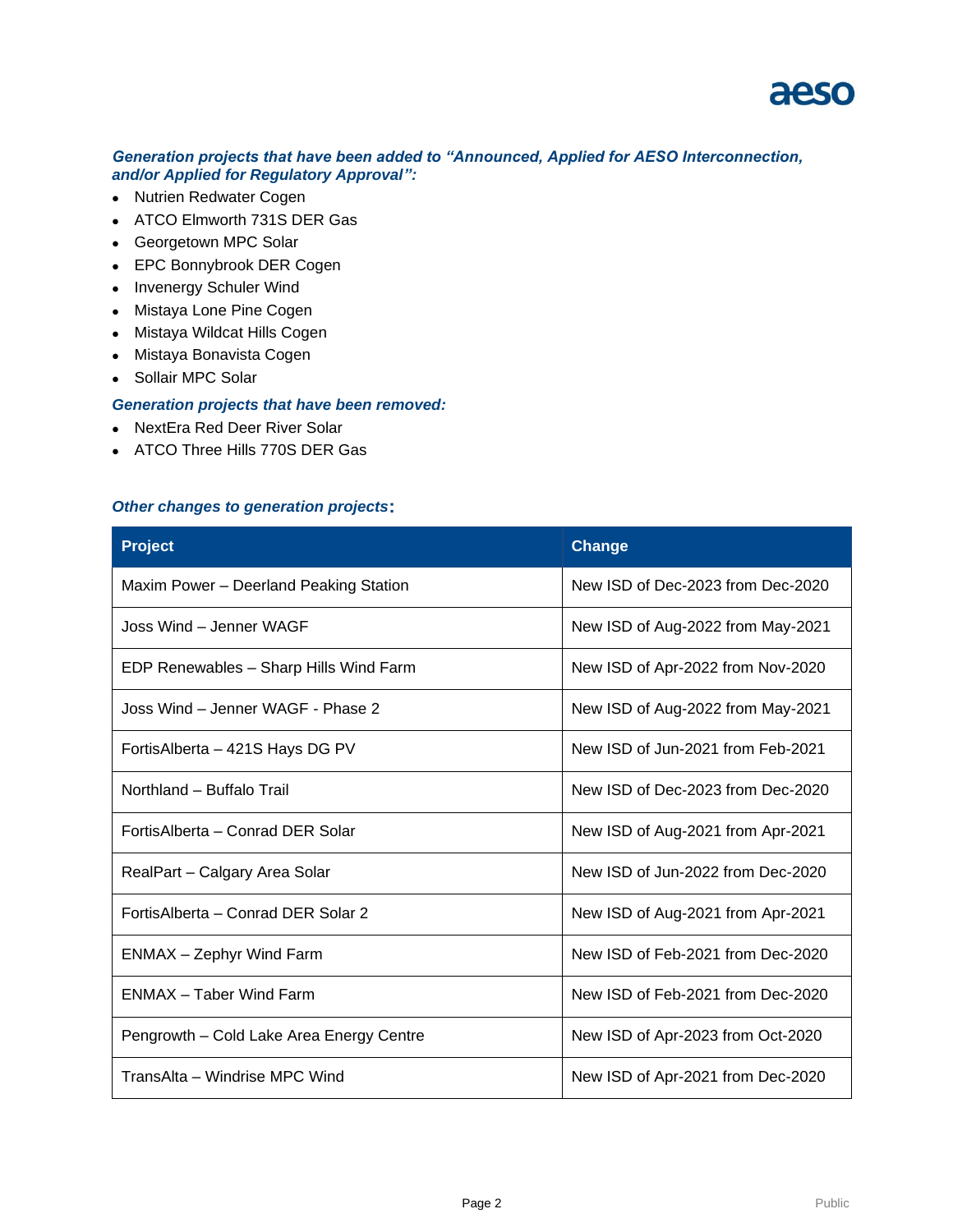

| ATCO - Three Hills 770S DER Solar 1    | New ISD of Oct-2021 from Nov-2020 |
|----------------------------------------|-----------------------------------|
| ATCO – Michichi Creek 802S DER Solar   | New ISD of Oct-2021 from Nov-2020 |
| E.ON - Four Rivers Wind                | New ISD of Dec-2023 from Mar-2021 |
| Suncor - Base Plant Cogen              | New ISD of Oct-2023 from Jul-2022 |
| TransAlta - Tempest MPC Wind           | New ISD of Feb-2021 from Dec-2020 |
| Northland - Bow City MPC Solar         | New ISD of Dec-2022 from Nov-2020 |
| FortisAlberta - Acheson 305S DER Solar | New ISD of Dec-2021 from Nov-2020 |
| Joss Wind – Jenner Wind Phase 3        | New ISD of Aug-2022 from May-2021 |
| BER Hand Hills Wind LP - MPC Wind      | New ISD of Nov-2022 from Oct-2022 |
| CNRL - Primrose East 641S Gas          | New ISD of Aug-2022 from Jul-2021 |
| Transalta – Kaybob 3 Cogen             | New ISD of Sep-2021 from Jun-2021 |
| Capital Power - Genesee 3 Change       | New ISD of Apr-2022 from May-2021 |

### **Reserve Margin Metric**

The reserve margin has been updated to reflect changes to the project list.

### **Supply Cushion Metric**

The forecast supply cushion has been updated to reflect the new time period.

### **Two Year Probability of Supply Adequacy Shortfall Metric**

New values for the metric have been calculated with Total Energy Not Served equaling 29 MWh. This value is below the 2,079 MWh threshold.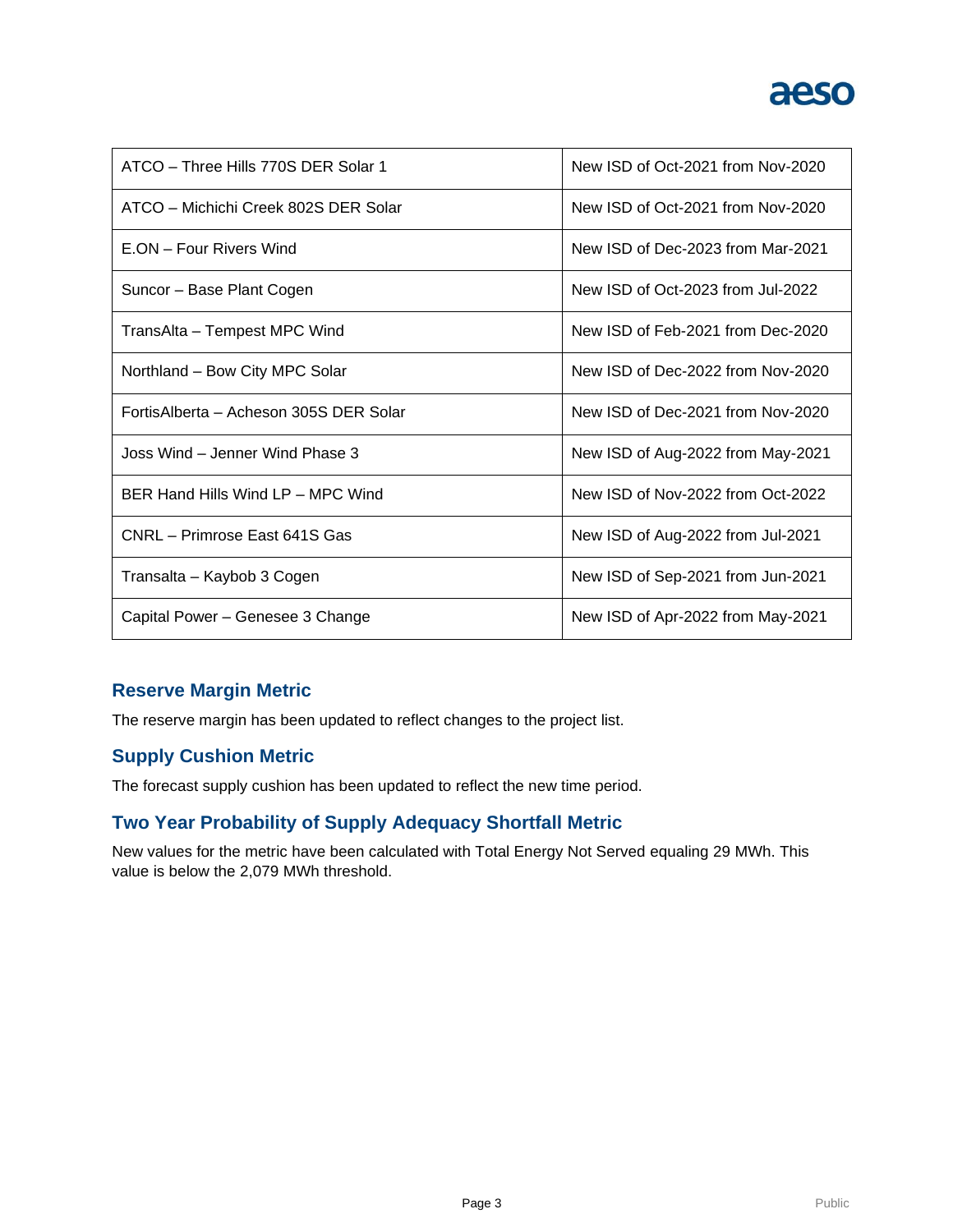# **Long Term Adequacy Report**

### **New Generation Projects and Retirements Metric**

The New Generation Projects and Retirements Metric is a summary of generation at various stages of development in Alberta and is shown in Tables 1 to 4 below. In Alberta's deregulated electricity market competitive forces determine the location, magnitude and timing of new generation additions. Information on prospective generation additions and retirements provides context for the future market in Alberta. The information is drawn from a variety of public sources and includes new generation, changes to existing generation and the retirement of generating units. Changes in project in-service dates (ISDs) and regulatory stages occur as projects move forward and/or market conditions change. Current information on connection project ISDs can be found in the [AESO Project List](https://www.aeso.ca/grid/connecting-to-the-grid/) and information on power plant applications can be found at the **Alberta Utilities Commission** website.

| Sponsor(s)          | <b>Project Name</b>             | <b>Fuel</b> | <b>Unit</b><br>Capacity* | ISD*     |
|---------------------|---------------------------------|-------------|--------------------------|----------|
| FortisAlberta       | 198S Blackfalds DER Gas Phase 2 | Gas         | 4                        | Feb-2021 |
| FortisAlberta       | 368S Burdett DER Solar          | Solar       | 20                       | Feb-2021 |
| FortisAlberta       | Westfield 107S DER Solar        | Solar       | 19                       | Feb-2021 |
| Enbridge            | <b>South Terminal Gas</b>       | Gas         | 20                       | Feb-2021 |
| FortisAlberta       | Burdett 368S DG P/V             | Solar       | 11                       | Feb-2021 |
| TransAlta           | Windrise MPC Wind               | Wind        | 207                      | Apr-2021 |
| FortisAlberta       | 421S Hays DG PV                 | Solar       | 24                       | Jun-2021 |
| <b>RESC</b>         | Rattlesnake Ridge MPC Wind      | Wind        | 118                      | Jul-2021 |
| Fengate             | Strathcona Cogeneration         | Gas         | 96                       | Sep-2021 |
| Suncor              | Forty Mile Granlea WAGF         | Wind        | 200                      | Nov-2021 |
| <b>Medicine Hat</b> | CMH Unit 17 Gas                 | Gas         | 44                       | Mar-2022 |
| Cascade             | Combined Cycle Phase 1          | Gas         | 450                      | Sep-2022 |
| Greengate           | <b>Travers Solar</b>            | Solar       | 400                      | Dec-2022 |
| Cascade             | Combined Cycle Phase 2          | Gas         | 450                      | Dec-2022 |
| Total (MW)          |                                 |             | 2,063                    |          |

### **Table 1: Generation Projects under Construction**

**Enter Football Page 4** Public Page 4 **Public Page 4** Public Page 4 **Public Public Page 4** Public Page 1 **Public Page 4** Public Page 1 **Public Page 1 Public Page 1 Public Page 1 Public Page 1 Public Page 1 Public Page 1 Pu** 

**Alberta Electric System Operator** 

C Phone: 403-539-2450 | Fax: 403-539-2949

Q Calgary Place, 2500, 330-5th Avenue SW Calgary, AB T2P 0L4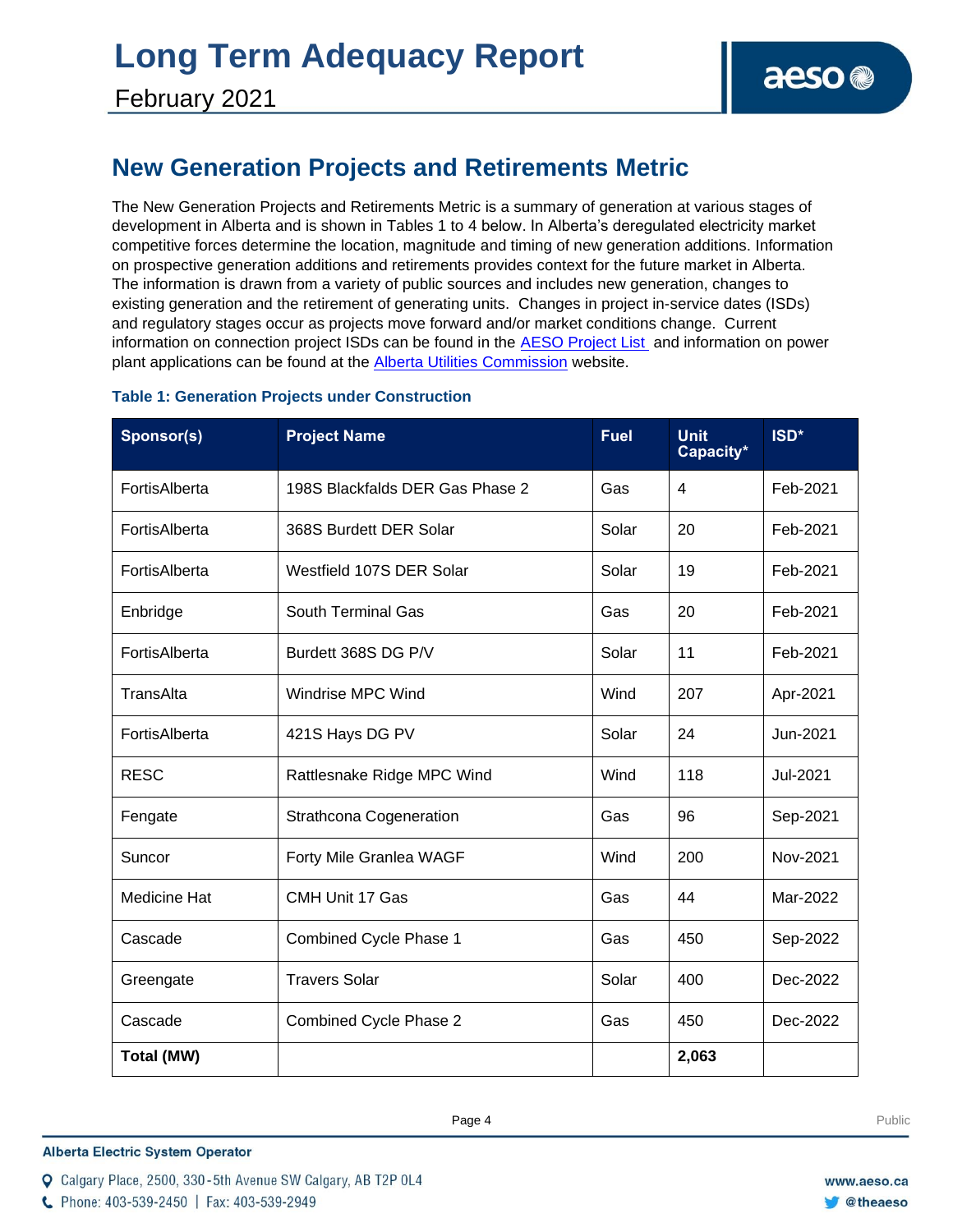*\*Unit Capacity – Expected MW capacity; ISD – Estimated in-service date*

| Sponsor(s)             | <b>Project Name</b>             | <b>Fuel</b> | <b>Unit</b><br><b>Capacity</b> | <b>ISD</b> |
|------------------------|---------------------------------|-------------|--------------------------------|------------|
| <b>BowArk Energy</b>   | Drywood Gas Generator           | Gas         | 38                             | Jan-2021   |
| <b>ENMAX</b>           | Zephyr Wind Farm                | Wind        | 200                            | Feb-2021   |
| FortisAlberta          | 275S Jenner Solar DER           | Solar       | 23                             | Feb-2021   |
| FortisAlberta          | Namaka DER Solar                | Solar       | 20                             | Apr-2021   |
| FortisAlberta          | 498S Tilley DG PV               | Solar       | 22                             | Apr-2021   |
| <b>Greengate Power</b> | <b>Stirling WAGF</b>            | Wind        | 115                            | May-2021   |
| FortisAlberta          | 255S Vulcan Faribault Farms P/V | Solar       | 25                             | May-2021   |
| FortisAlberta          | Coaldale 254S DER Solar 3       | Solar       | 22                             | May-2021   |
| FortisAlberta          | Monarch 492S DER Solar          | Solar       | 24                             | May-2021   |
| FortisAlberta          | Stavely 349S DER Solar          | Solar       | 8.5                            | May-2021   |
| FortisAlberta          | Buffalo Creek 526S DER Storage  | Storage     | 20                             | Jun-2021   |
| FortisAlberta          | Vulcan 255S DER Solar           | Solar       | 15                             | Jun-2021   |
| <b>ATCO</b>            | Sarah Lake 743S DER Geothermal  | Gas         | 21                             | Jun-2021   |
| <b>ATCO</b>            | Bullpound 803S DER Solar        | Solar       | 15                             | Jun-2021   |
| FortisAlberta          | Fieldgate 824S DER Gas          | Solar       | 5                              | Jul-2021   |
| <b>Capital Power</b>   | Whitla Wind Power - Phase 2     | Wind        | 97.2                           | Aug-2021   |
| Transalta              | Kaybob 3 Cogen                  | Gas         | 43                             | Sep-2021   |
| Kineticor              | Peace River Power Generator     | Gas         | 98                             | Sep-2021   |
| FortisAlberta          | Jenner 275S DER                 | Gas         | 23                             | Sep-2021   |
| Enel                   | Grizzly Bear Wind               | Wind        | 120                            | Oct-2021   |

### **Table 2: Generation Projects with Regulatory Approval**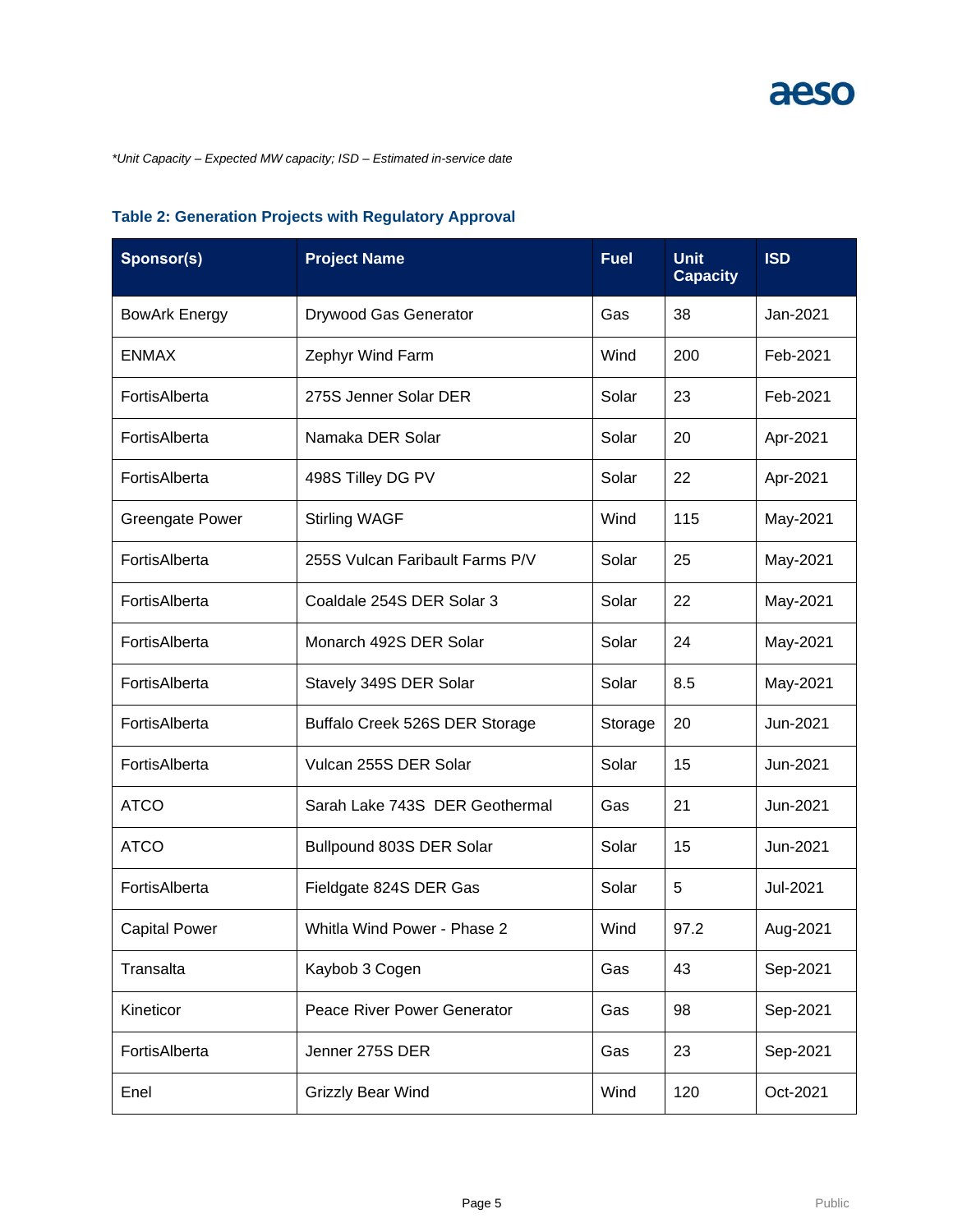| TransAlta                | Garden Plain Wind                   | Wind    | 131  | Oct-2021 |
|--------------------------|-------------------------------------|---------|------|----------|
| <b>Grand Prairie</b>     | <b>Grand Prairie MPC Gas</b>        | Gas     | 360  | Oct-2021 |
| <b>ATCO</b>              | Michichi Creek 802S DER Solar       | Solar   | 13.5 | Oct-2021 |
| FortisAlberta            | Spring Coulee 385S Solar DG         | Solar   | 29   | Oct-2021 |
| Fortis                   | Enchant 447S DER Solar              | Solar   | 23   | Oct-2021 |
| Fortis                   | Enchant 447S DER Solar 2            | Solar   | 18   | Oct-2021 |
| Fortis                   | Enchant 447S DER Solar 3            | Solar   | 10   | Oct-2021 |
| Fortis                   | Enchant 447S DER Solar 4            | Solar   | 24   | Oct-2021 |
| <b>ATCO</b>              | Three Hills 770S DER Solar 1        | Solar   | 25   | Oct-2021 |
| <b>ATCO</b>              | Michichi Creek 802S DER Solar       | Solar   | 25   | Oct-2021 |
| <b>ATCO</b>              | Michichi DER Solar                  | Solar   | 75   | Nov-2021 |
| FortisAlberta            | Empress 394S DER Solar 1            | Solar   | 22.5 | Nov-2021 |
| FortisAlberta            | Empress 394S DER Solar 2            | Solar   | 16   | Nov-2021 |
| FortisAlberta            | Brooks 121S DER Solar 1             | Solar   | 14   | Nov-2021 |
| FortisAlberta            | Brooks 121S DER Solar 2             | Solar   | 12.5 | Nov-2021 |
| FortisAlberta            | <b>Buffalo Atlee Cluster 1 WAGF</b> | Wind    | 18   | Dec-2021 |
| FortisAlberta            | <b>Buffalo Atlee Cluster 3 WAGF</b> | Wind    | 17   | Dec-2021 |
| Sunset Solar Inc.        | <b>Sunset Solar</b>                 | Solar   | 60   | Dec-2021 |
| <b>EPC</b>               | Bonnybrook DER Cogen                | Gas     | 10.1 | Jan-2022 |
| <b>EPCOR</b>             | WSI DG Solar                        | Solar   | 12   | Mar-2022 |
| <b>Turning Point Gen</b> | Canyon Creek PHES Storage           | Storage | 75   | Apr-2022 |
| Heartland                | <b>Rainbow Lake Gas</b>             | Gas     | 45   | Apr-2022 |
| <b>ATCO</b>              | Ethel Lake 717S DER Wasteheat       | Other   | 19   | Apr-2022 |
| <b>EDP Renewables</b>    | Sharp Hills Wind Farm               | Wind    | 300  | Apr-2022 |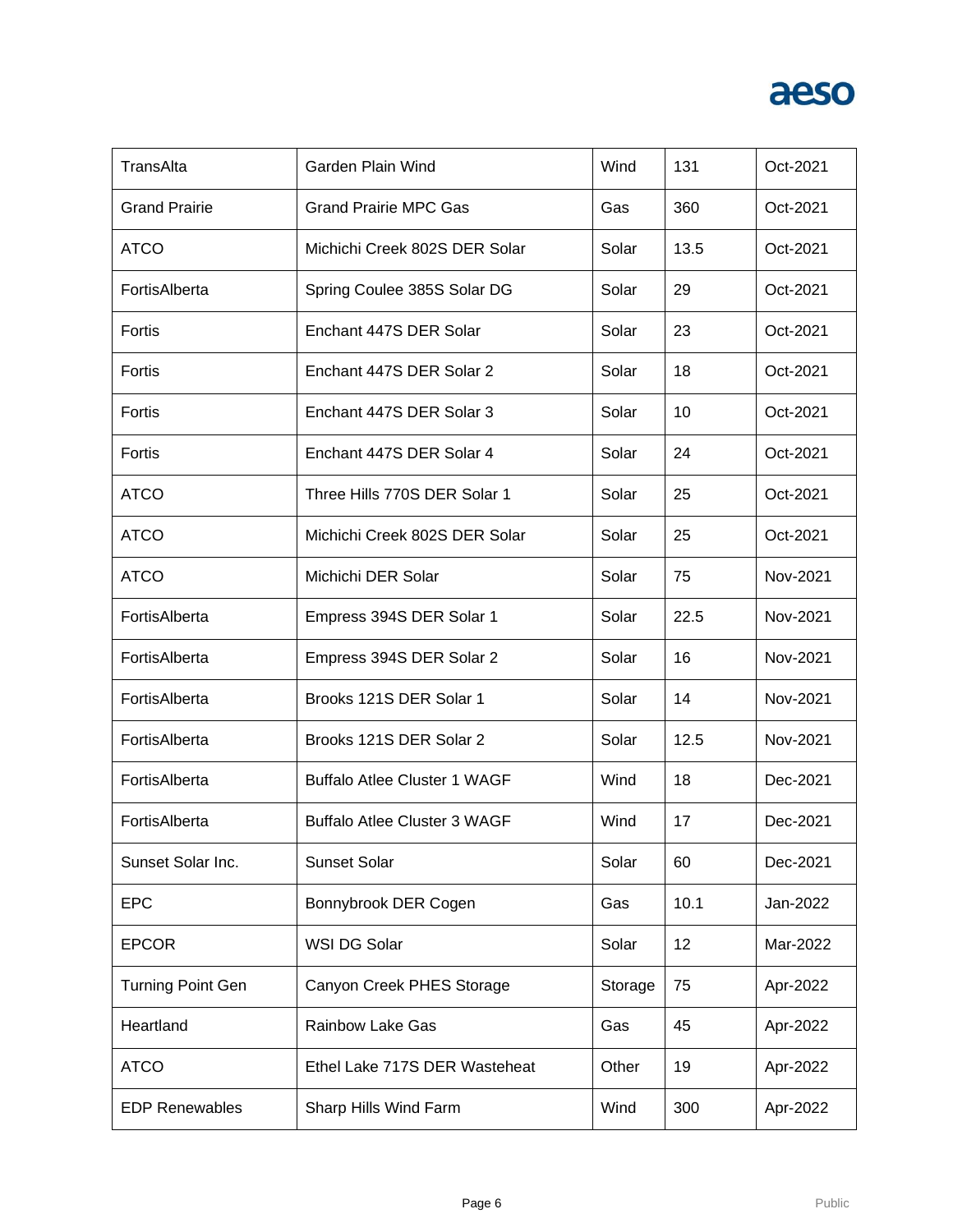| FortisAlberta                 | Chappice Lake 649S DER Solar        | Solar | 15    | Apr-2022   |
|-------------------------------|-------------------------------------|-------|-------|------------|
| <b>ATCO Power</b>             | Poplar Hill Gas                     | Gas   | 32    | Jul-2022   |
| <b>ATCO</b>                   | Valleyview Gas                      | Gas   | 32    | Jul-2022   |
| <b>CNRL</b>                   | Primrose East 641S Gas              | Gas   | 32    | Aug-2022   |
| Naturener                     | Wild Rose 1 Wind Farm               | Wind  | 192   | Aug-2022   |
| Naturener                     | Wild Rose 2 Wind Farm               | Wind  | 218   | Aug-2022   |
| <b>Joss Wind</b>              | Jenner WAGF                         | Wind  | 122   | Aug-2022   |
| Suncor                        | Forty Mile Maleb WAGF               | Wind  | 200   | Sep-2022   |
| TransAlta                     | Sundance Unit 5 Gas                 | Gas   | 795   | Sep-2022   |
| <b>Greengate Power</b>        | <b>Wheatland WAGF</b>               | Wind  | 120   | Sep-2022   |
| <b>BowArk Energy</b>          | Lanfine North Wind WAGF             | Wind  | 145   | Sep-2022   |
| <b>EDF</b>                    | <b>Cypress Wind</b>                 | Wind  | 201.6 | Nov-2022   |
| <b>BER Hand Hills Wind LP</b> | <b>MPC Wind</b>                     | Wind  | 200   | Nov-2022   |
| <b>RESC</b>                   | McLaughlin WAGF                     | Wind  | 47    | Nov-2022   |
| Pteragen                      | Peace Butte Wind Farm               | Wind  | 120   | Dec-2022   |
| Sequoia Energy                | Schuler WAGF (MPC)                  | Wind  | 100   | Dec-2022   |
| Greengate                     | <b>Travers Solar Phase 2</b>        | Solar | 65    | Dec-2022   |
| Invenery                      | <b>Schuler Wind</b>                 | Wind  | 150   | Feb-2023   |
| <b>Greengate Power</b>        | Paintearth Wind Farm                | Wind  | 150   | Apr-2023   |
| Enbridge                      | <b>WhiteTail Peaking Station</b>    | Gas   | 200   | May-2023   |
| Suncor                        | Base Plant Cogen                    | Gas   | 815   | Oct-2023   |
| <b>Maxim Power</b>            | <b>Deerland Peaking Station</b>     | Gas   | 186   | Dec-2023   |
| <b>Barlow Solar Park</b>      | <b>Barlow Solar Park</b>            | Solar | 27    | <b>TBD</b> |
| <b>Oyen Solar Partners</b>    | <b>Oyen Community Solar Project</b> | Solar | 15    | <b>TBD</b> |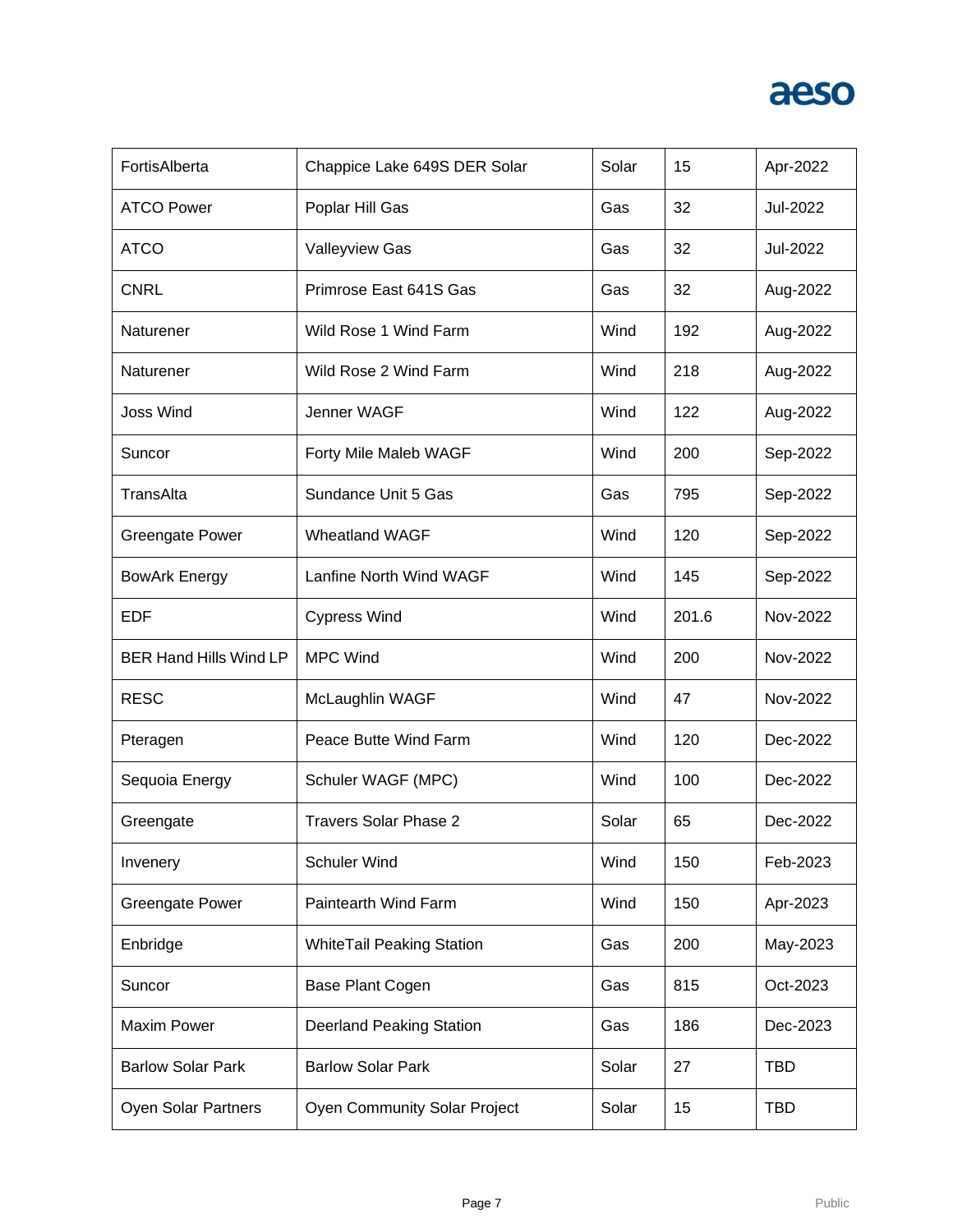

| Solar Krafte        | Wrentham Solar Project            | Solar | 42    | <b>TBD</b> |
|---------------------|-----------------------------------|-------|-------|------------|
| PetroChina          | MacKay-Phase 1                    | Gas   | 85    | <b>TBD</b> |
| Syncrude            | Mildred Lake (Base Plant)-Phase 1 | Gas   | 85    | <b>TBD</b> |
| Suncor              | Hand Hills Wind Energy Project    | Wind  | 80    | TBD        |
| TransCanada         | Saddlebrook                       | Gas   | 350   | <b>TBD</b> |
| <b>Imperial Oil</b> | Kearl - Phase 2                   | Gas   | 100   | <b>TBD</b> |
| <b>Imperial Oil</b> | Kearl - Phase 3                   | Gas   | 35    | TBD        |
| Pattern Development | Lanfine South Wind                | Wind  | 140   | <b>TBD</b> |
| Total (MW)          |                                   |       | 7,406 |            |

### **Table 3: Generation Projects that have been Announced, Applied for AESO Connection, and/or Applied for Regulatory Approval**

| Sponsor(s)           | <b>Project Name</b>         | <b>Fuel</b> | <b>Unit</b><br><b>Capacity</b> | <b>ISD</b>   |
|----------------------|-----------------------------|-------------|--------------------------------|--------------|
| <b>ENMAX</b>         | <b>Taber Wind Farm</b>      | Wind        | 21                             | Feb-2021 (A) |
| TransAlta            | <b>Tempest MPC Wind</b>     | Wind        | 115                            | Feb-2021 (A) |
| Altagas              | Glenridge Wind              | Wind        | 150                            | Apr-2021 (A) |
| Milner Power         | Milner 1 Gas                | Gas         | 26                             | May-2021 (A) |
| FortisAlberta        | Tilley 498S DG Gas          | Gas         | 22                             | Jul-2021 (A) |
| <b>ATCO</b>          | Elmworth 731S DER Gas       | Gas         | 9                              | Jul-2021 (A) |
| FortisAlberta        | High River 65S DER Gas      | Gas         | 13                             | Aug-2021 (A) |
| <b>Capital Power</b> | Whitla Wind Phase 3         | Wind        | 54                             | Aug-2021 (A) |
| FortisAlberta        | Conrad DER Solar            | Solar       | 23                             | Aug-2021 (A) |
| FortisAlberta        | Conrad DER Solar 2          | Solar       | 22                             | Aug-2021 (A) |
| FortisAlberta        | Strathmore 151S DER Solar 1 | Solar       | 18                             | Aug-2021 (A) |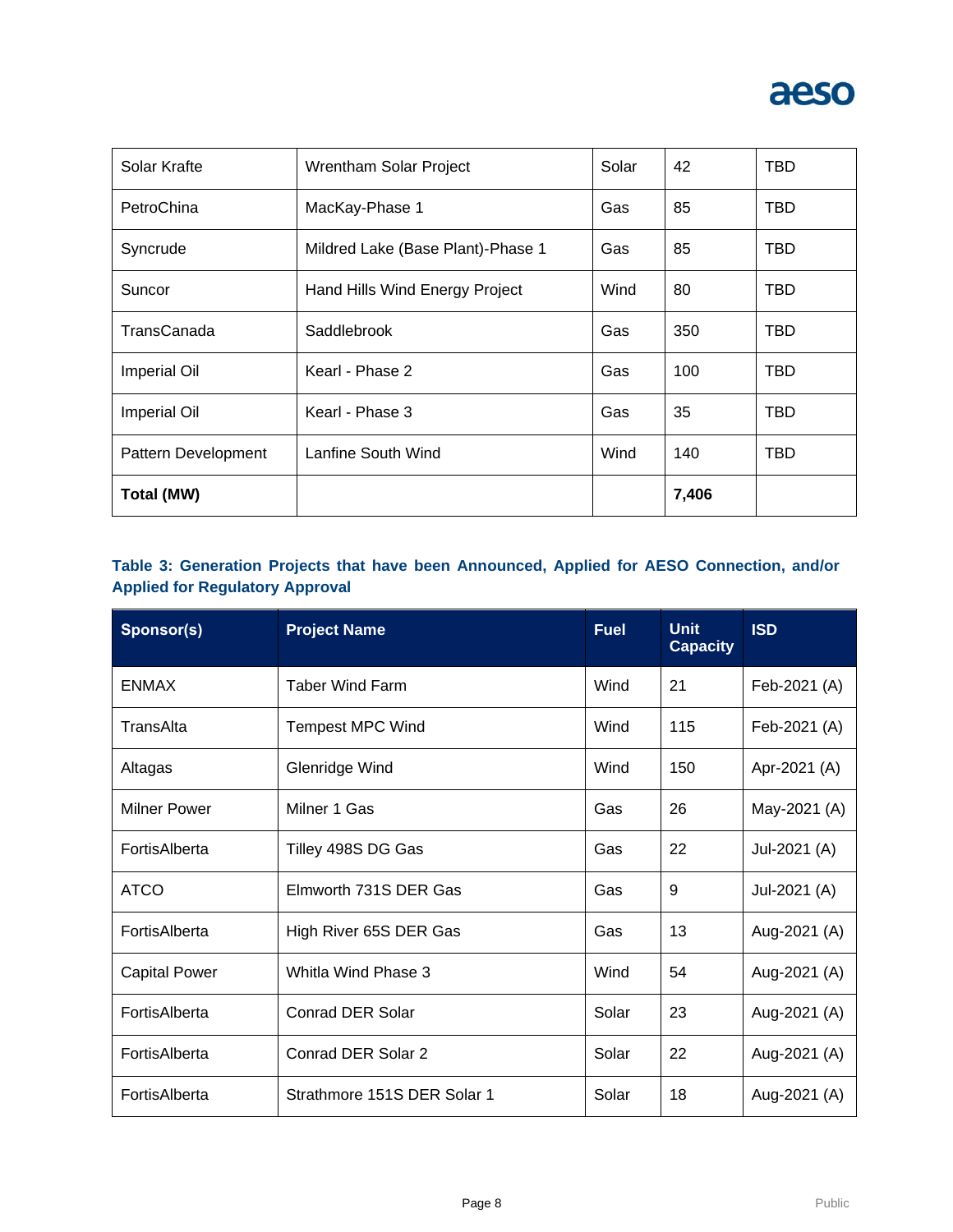| FortisAlberta       | Strathmore 151S DER Solar 2         | Solar   | 22.5 | Aug-2021 (A) |
|---------------------|-------------------------------------|---------|------|--------------|
| <b>RESC</b>         | <b>Enterprise MPC Solar</b>         | Solar   | 100  | Aug-2021 (A) |
| Archer              | Piikani Solar                       | Solar   | 40   | Sep-2021 (A) |
| FortisAlberta       | Bassano 435S DER Solar              | Solar   | 11   | Sep-2021 (A) |
| <b>ATCO</b>         | Fieldgate 824S DER Gas              | Gas     | 16   | Sep-2021 (A) |
| <b>ENGIE</b>        | <b>Duchess Solar</b>                | Solar   | 90   | Sep-2021 (A) |
| Kineticor           | Peace River Power Upgrade           | Gas     | 125  | Sep-2021 (A) |
| Soventix            | Forestburg Area Solar               | Solar   | 40   | Oct-2021 (A) |
| E.ON                | <b>Grizzly Bear Wind Phase 2</b>    | Wind    | 30   | Oct-2021 (A) |
| Pembina             | <b>Empress Cogen</b>                | Gas     | 46   | Oct-2021 (A) |
| <b>ATCO</b>         | Bridge Creek 798S DER Gas           | Gas     | 13   | Oct-2021 (A) |
| <b>Milner Power</b> | Milner 1 & 2 Gas                    | Gas     | 124  | Oct-2021 (A) |
| <b>ATCO</b>         | Youngstown 772S DER Solar           | Solar   | 6    | Oct-2021 (A) |
| FortisAlberta       | Gleichen DG Solar                   | Solar   | 17   | Oct-2021 (A) |
| <b>ATCO</b>         | Vilna 777S DER Solar                | Solar   | 5    | Oct-2021 (A) |
| <b>ATCO</b>         | Bridge Creek 798S DER Gas           | Gas     | 10   | Nov-2021 (A) |
| Solar Krafte        | Rainier                             | Solar   | 450  | Nov-2021 (A) |
| FortisAlberta       | High River 65S DER Gas              | Gas     | 16.5 | Nov-2021 (A) |
| FortisAlberta       | Cutting Lake 227S DER Gas           | Gas     | 12   | Nov-2021 (A) |
| Chiniki             | Chiniki Solar                       | Solar   | 40   | Nov-2021 (A) |
| NextEra             | Red Deer Battery Energy Storage     | Storage | 40   | Dec-2021 (A) |
| NextEra             | <b>Ghost Pine Battery ES System</b> | Storage | 30   | Dec-2021 (A) |
| Enerfin             | Winnifred MPC Wind                  | Wind    | 90   | Dec-2021 (A) |
| FortisAlberta       | <b>Buffalo Atlee Cluster 2</b>      | Wind    | 14   | Dec-2021 (A) |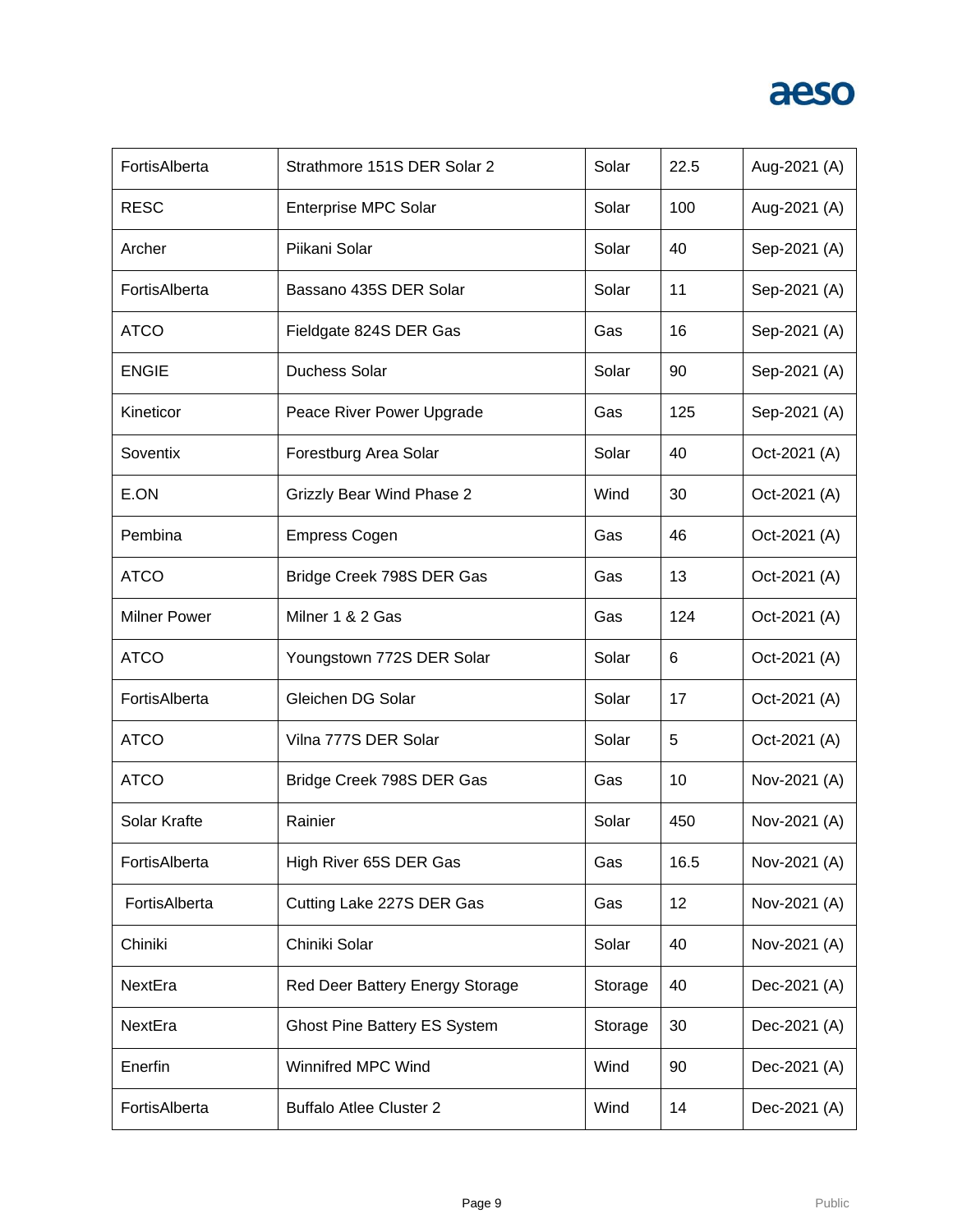| <b>ATCO</b>                | Mercer Hill 728S DER Battery  | Storage | 20             | Dec-2021 (A) |
|----------------------------|-------------------------------|---------|----------------|--------------|
| Sequoia Energy             | Oyen MPC Wind                 | Wind    | 100            | Dec-2021 (A) |
| <b>ENMAX</b>               | FMC DER Cogen                 | Gas     | $\overline{7}$ | Dec-2021 (A) |
| <b>ENGIE</b>               | <b>Buffalo Trail MPC Wind</b> | Wind    | 400            | Dec-2021 (A) |
| Solar Krafte               | Vauxhall                      | Solar   | 150            | Dec-2021 (A) |
| FortisAlberta              | Acheson 305S DER Solar        | Solar   | 10             | Dec-2021 (A) |
| FortisAlberta              | Joffre 535S DER Solar         | Solar   | 25             | Dec-2021 (A) |
| FortisAlberta              | Joffre 535S DER Solar         | Solar   | 22             | Dec-2021 (A) |
| <b>ATCO</b>                | Anderson 801S DER Solar       | Solar   | 13             | Dec-2021 (A) |
| <b>MECL</b>                | Kirkcaldy MPC Solar           | Solar   | 350            | Jan-2022 (A) |
| <b>BluEarth Renewables</b> | <b>Wheatcrest MPC Solar</b>   | Solar   | 60             | Mar-2022 (A) |
| <b>Capital Power</b>       | Genesee 3 Change              | Coal    | 6              | Apr-2022 (A) |
| <b>Spirit Pine</b>         | Lone Pine WAGF                | Wind    | 173            | Apr-2022 (A) |
| Quill                      | Rocky Mountain Gas            | Gas     | 295            | May-2022 (A) |
| FortisAlberta              | Castle Meridian DER Wind      | Wind    | 22             | May-2022 (A) |
| <b>ATCO</b>                | Updike 886S DER Gas           | Gas     | 33             | May-2022 (A) |
| <b>ATCO</b>                | Ksituan River 754S DER Gas    | Gas     | 66             | May-2022 (A) |
| <b>ATCO</b>                | Coronation 773S Solar DG      | Solar   | 10             | May-2022 (A) |
| <b>RealPart</b>            | Calgary Area Solar            | Solar   | 150            | Jun-2022 (A) |
| <b>RESC</b>                | Forty Mile MPC Wind           | Wind    | 400            | Jun-2022 (A) |
| Solar Krafte               | <b>Brooks</b>                 | Solar   | 400            | Jun-2022 (A) |
| FortisAlberta              | Red Deer 63S DER Solar        | Solar   | 20             | Jun-2022 (A) |
| Suncor                     | Meadow Creek Cogen            | Gas     | 126            | Jul-2022 (A) |
| NaturEner                  | <b>Buffalo Trail WAGF</b>     | Wind    | 100            | Jul-2022 (A) |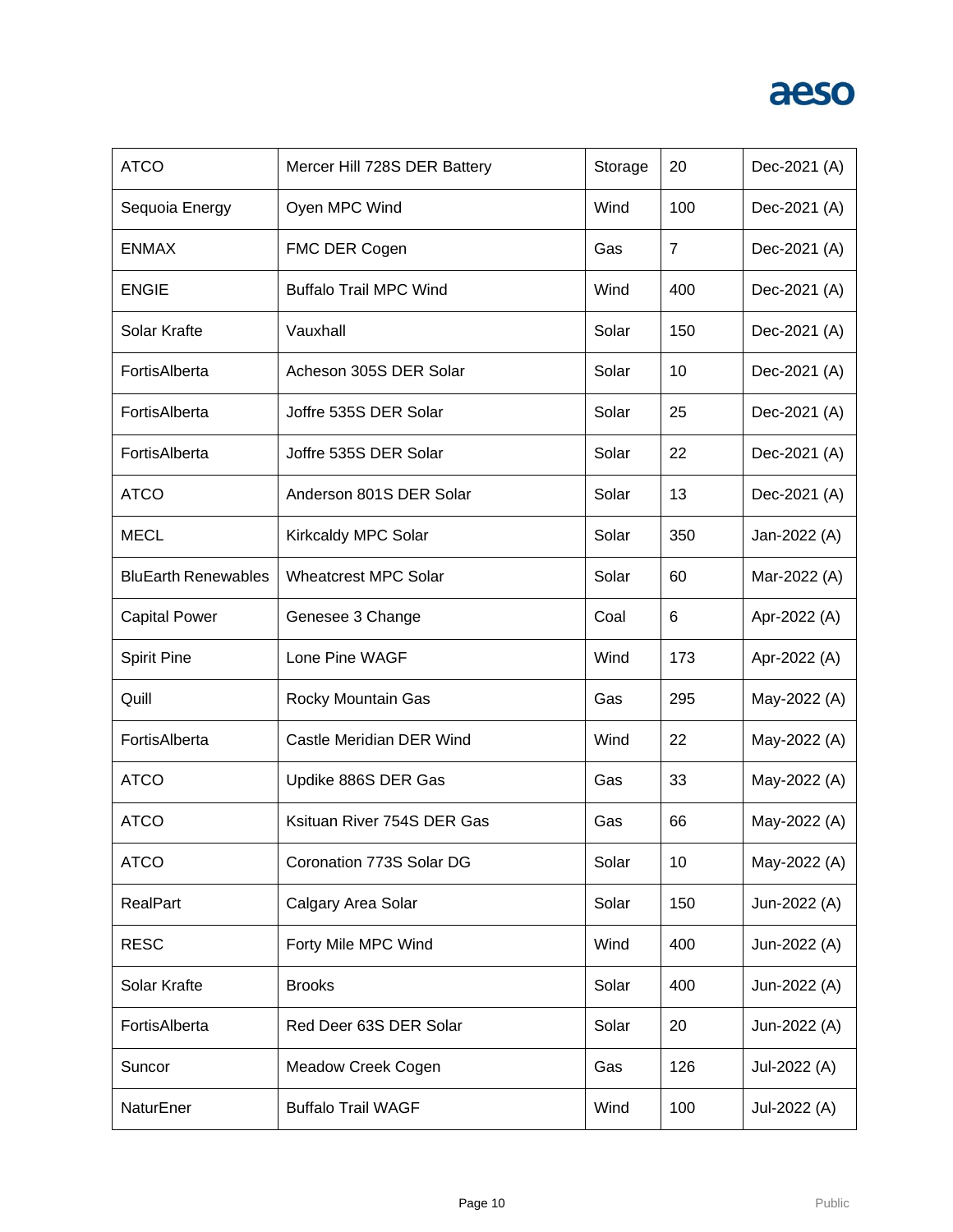| NaturEner             | <b>Ross Creek WAGF</b>                | Wind  | 100  | Jul-2022 (A) |
|-----------------------|---------------------------------------|-------|------|--------------|
| Fortis                | High River 65S DER Gas                | Gas   | 5    | Aug-2022 (A) |
| Fortis                | High River 65S DER Gas 2              | Gas   | 5    | Aug-2022 (A) |
| <b>Joss Wind</b>      | Jenner WAGF - Phase 2                 | Wind  | 180  | Aug-2022 (A) |
| <b>Joss Wind</b>      | Jenner Wind Phase 3                   | Wind  | 106  | Aug-2022 (A) |
| <b>RESC</b>           | <b>Hilda MPC Wind</b>                 | Wind  | 100  | Aug-2022 (A) |
| <b>ENGIE</b>          | <b>Buffalo Trail North MPC Wind</b>   | Wind  | 200  | Sep-2022 (A) |
| <b>TCE</b>            | Saddlebrook Solar Storage             | Solar | 118  | Sep-2022 (A) |
| <b>EDP Renewables</b> | <b>Blue Bridge Solar</b>              | Solar | 150  | Oct-2022 (A) |
| <b>Buffalo</b>        | <b>Buffalo Plains MPC Wind</b>        | Wind  | 500  | Oct-2022 (A) |
| <b>EDF</b>            | <b>Bull Trail Wind</b>                | Wind  | 300  | Oct-2022 (A) |
| <b>ATCO</b>           | Monitor 2 774S DER Solar              | Solar | 30   | Nov-2022 (A) |
| <b>ATCO</b>           | Monitor 1 774S DER Solar              | Solar | 10   | Nov-2022 (A) |
| FortisAlberta         | East Crossfield 64S DER Wasteheat     | Other | 10   | Nov-2022 (A) |
| FortisAlberta         | Taber 83S DER Solar 1                 | Solar | 19   | Nov-2022 (A) |
| FortisAlberta         | Taber 83S DER Solar 2                 | Solar | 16   | Nov-2022 (A) |
| FortisAlberta         | Taber 83S DER Solar 3                 | Solar | 16   | Nov-2022 (A) |
| FortisAlberta         | Taber 83S DER Solar 4                 | Solar | 14   | Nov-2022 (A) |
| <b>HEP Capital</b>    | <b>Alderson Solar</b>                 | Solar | 100  | Dec-2022 (A) |
| FortisAlberta         | Metiskow 648S DER Solar               | Solar | 22.5 | Dec-2022 (A) |
| FortisAlberta         | Killarney Lake 267S DER Solar/Battery | Solar | 22.5 | Dec-2022 (A) |
| Sollair               | <b>MPC Solar</b>                      | Solar | 90   | Dec-2022 (A) |
| Enterprise            | <b>Prosperity WAGF</b>                | Wind  | 175  | Dec-2022 (A) |
| Greengate             | Lathom Solar                          | Solar | 120  | Dec-2022 (A) |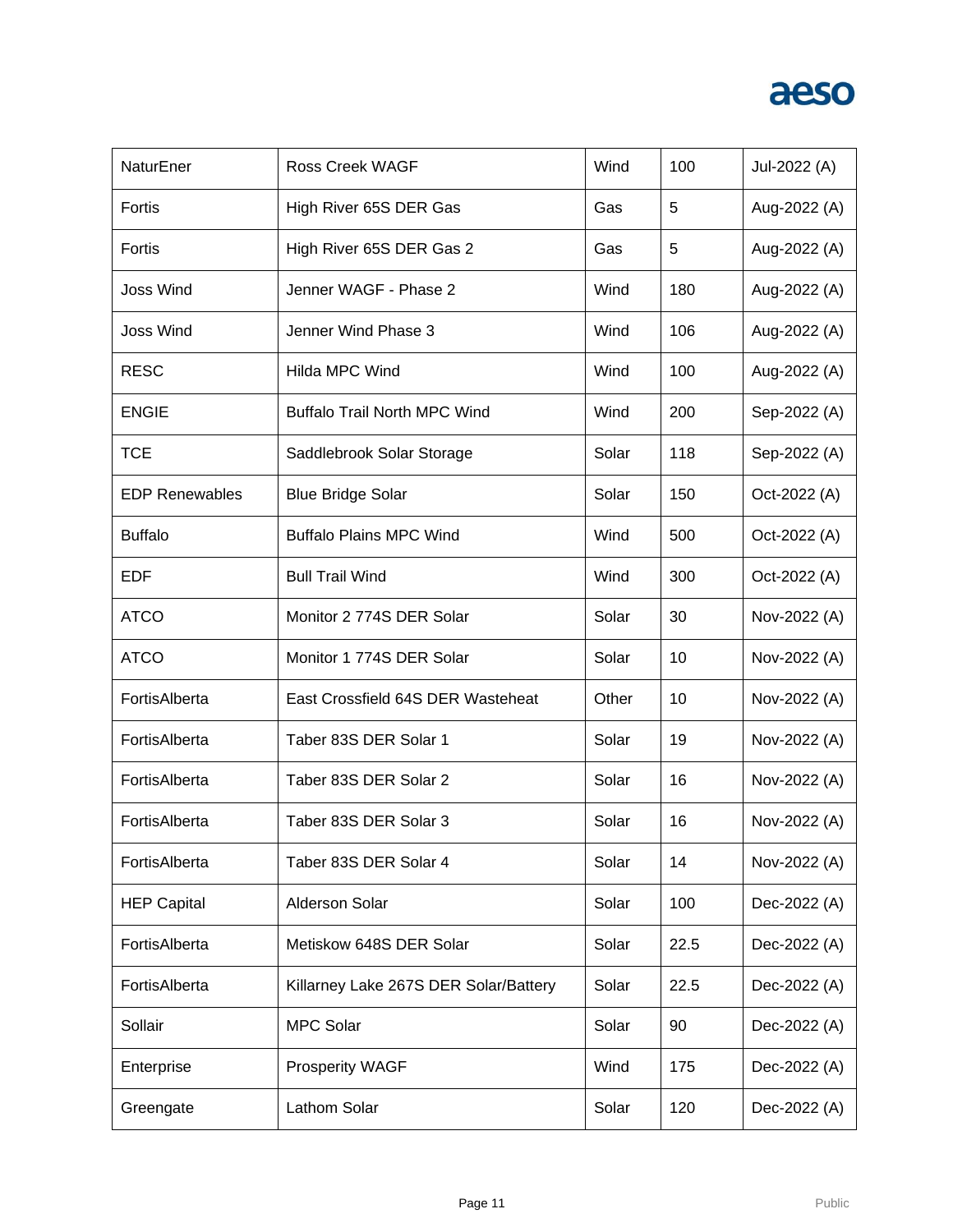| Northland              | <b>Bow City MPC Solar</b>              | Solar | 400    | Dec-2022 (A) |
|------------------------|----------------------------------------|-------|--------|--------------|
| <b>RESC</b>            | Aurora MPC Solar                       | Solar | 150    | Dec-2022 (A) |
| <b>Capital Power</b>   | Genesee Unit 1 Repower Gas 1           | Gas   | 430    | Mar-2023 (A) |
| <b>Nutrien</b>         | <b>Redwater Cogen</b>                  | Gas   | 30     | Mar-2023 (A) |
| Mistaya                | Lone Pine Cogen                        | Gas   | 44     | Mar-2023 (A) |
| Mistaya                | Wildcat Hills Cogen                    | Gas   | 44     | Mar-2023 (A) |
| Mistaya                | Bonavista Cogen                        | Gas   | 44     | Mar-2023 (A) |
| Pengrowth              | Cold Lake Area Energy Centre           | Gas   | 100    | Apr-2023 (A) |
| FortisAlberta          | Burdett 368S DER Solar Battery Storage | Solar | 17.5   | Apr-2023 (A) |
| Dunmore Solar Inc.     | Dunmore Solar                          | Solar | 216    | Apr-2023 (A) |
| Pembina                | Duvernay Cogen                         | Gas   | 46     | Jun-2023 (A) |
| EDF                    | North Slope Solar                      | Solar | 200    | Aug-2023 (A) |
| Georgetown             | <b>MPC Solar</b>                       | Solar | 230    | Aug-2023 (A) |
| Nose Hill              | <b>MPC Wind</b>                        | Wind  | 120    | Oct-2023 (A) |
| <b>Capital Power</b>   | Genesee 1 Repower Gas 2                | Gas   | $-100$ | Oct-2023 (A) |
| <b>Joss Wind</b>       | Northern Lights                        | Wind  | 400    | Nov-2023 (A) |
| Suncor                 | Forty Mile Granlea Wind Phase 2        | Wind  | 250    | Nov-2023 (A) |
| E.ON                   | Four Rivers Wind                       | Gas   | 450    | Dec-2023 (A) |
| <b>RESC</b>            | Oyen MPC Wind                          | Wind  | 250    | Dec-2023 (A) |
| Northland              | <b>Buffalo Trail</b>                   | Wind  | 100    | Dec-2023 (A) |
| <b>PBC</b>             | Paul Band Solar                        | Solar | 45     | Jan-2024 (A) |
| <b>AHP Development</b> | Amisk Hydroelectric Project            | Hydro | 330    | TBD(C)       |
| Total (MW)             |                                        |       | 11,025 |              |

*\* - (P):Power Plant application filed with AUC, (A): AESO application in process, (C): Corporate announcement*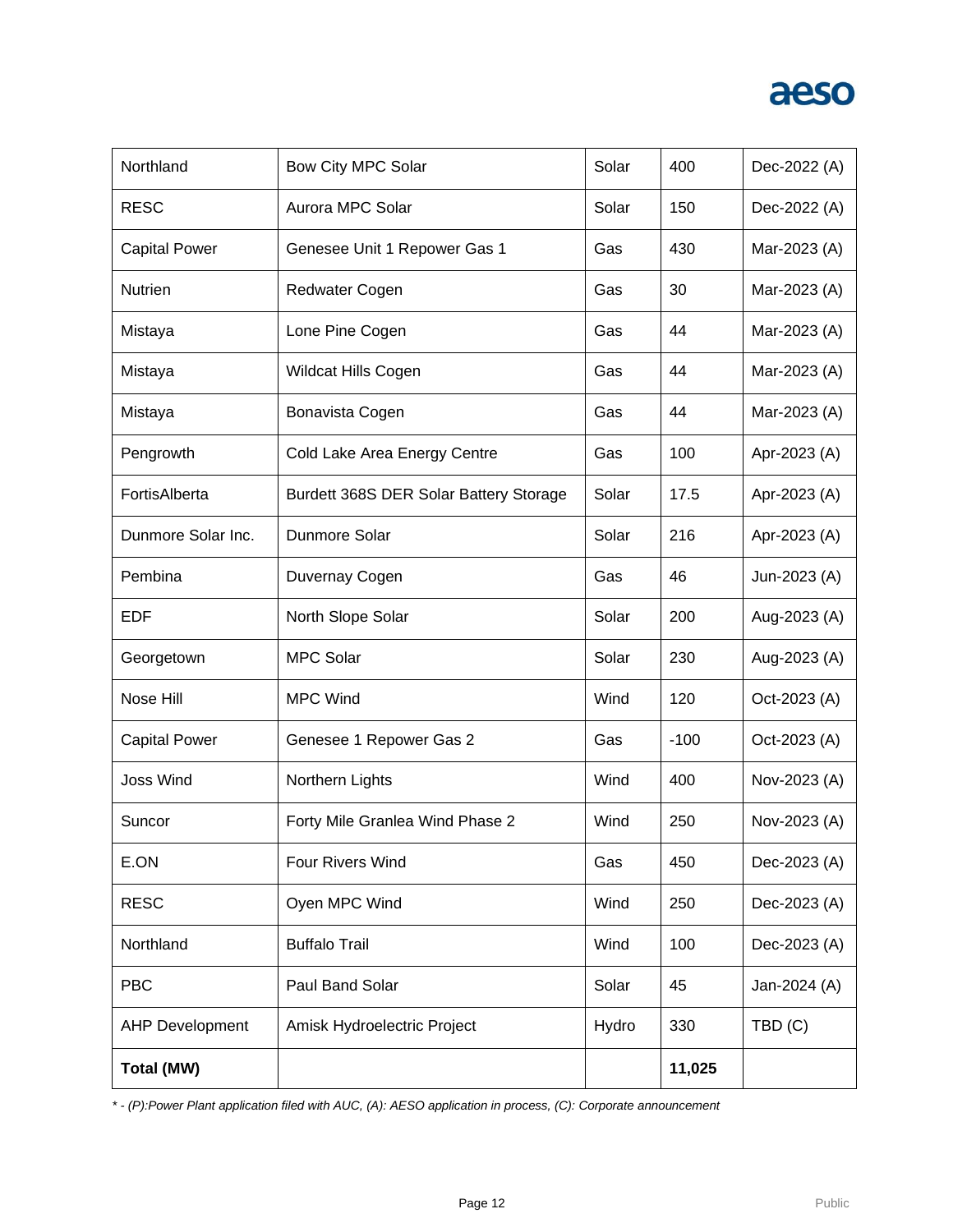| Sponsor(s) | <b>Project Name</b> | <b>Fuel</b> | <b>Unit</b><br><b>Capacity</b> | <b>Date</b>    | <b>Status</b> |
|------------|---------------------|-------------|--------------------------------|----------------|---------------|
| TransAlta  | Sundance 3          | Coal        | 368                            | August 1, 2020 | Retired       |
| TransAlta  | Sundance 4          | Coal/Gas    | 113                            | Jan 1, 2022    | Derated       |
| TransAlta  | Keephills 1         | Coal/Gas    | 70                             | Jan 1, 2022    | Derated       |

### **Table 4: Generation Projects that have Announced to be Retired/Derated**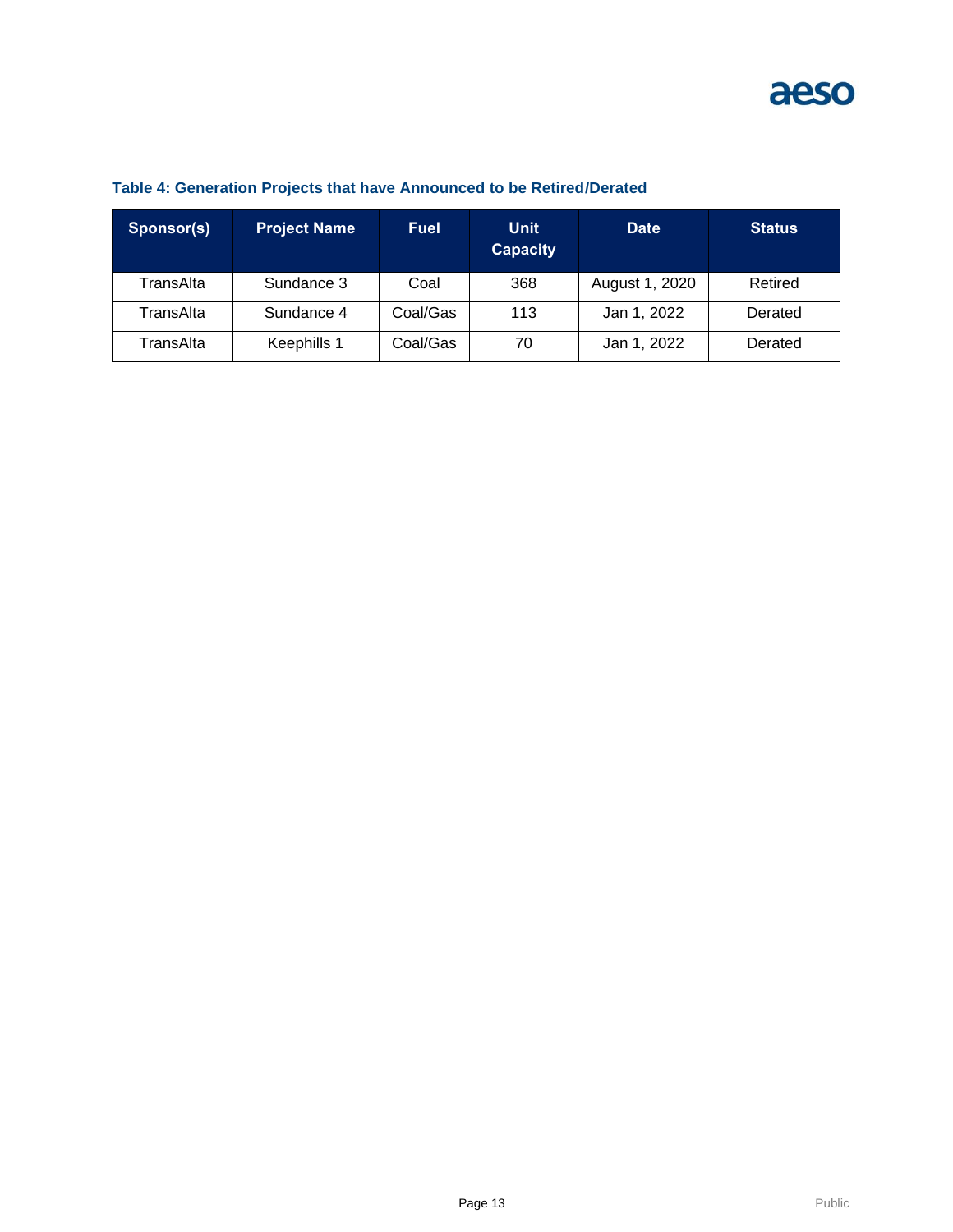# **Long Term Adequacy Report**

### **Federal Coal Compliance Schedule**

In 2012, the federal government approved the *Reduction of Carbon Dioxide Emissions from Coal-fired Generation of Electricity Regulations*. The regulation requires that coal-fired generation units meet a GHG emissions intensity target once it reaches end of life. The AESO has adopted the federal compliance dates as retirement dates to evaluate metrics included in this report. The decision to retire a coal unit could also be impacted by several potential drivers, including the economics of plant operations, contractual agreements, and provincial and federal legislation. Announcements from the government will continue to be assessed as they are released.

#### **Table 5: Federal Coal Compliance Schedule**

| Sponsor(s) | <b>Project Name</b>   | <b>Fuel</b> | <b>Unit Capacity</b> | In Service<br><b>Date</b> | <b>Federal Compliance</b><br>Date <sup>1</sup> |
|------------|-----------------------|-------------|----------------------|---------------------------|------------------------------------------------|
| Heartland  | <b>Battle River 4</b> | Coal        | 155                  | 1975                      | Dec-2025                                       |
| Total (MW) |                       |             | 155                  |                           |                                                |

<sup>1</sup> Federal Compliance Dates are based upon the applicable provisions of the Reduction of Carbon Dioxide Emissions from Coal-fired Generation of Electricity Regulations, as set forth in the Canada Gazette Vol. 146, No.19.

C Phone: 403-539-2450 | Fax: 403-539-2949

Q Calgary Place, 2500, 330-5th Avenue SW Calgary, AB T2P 0L4

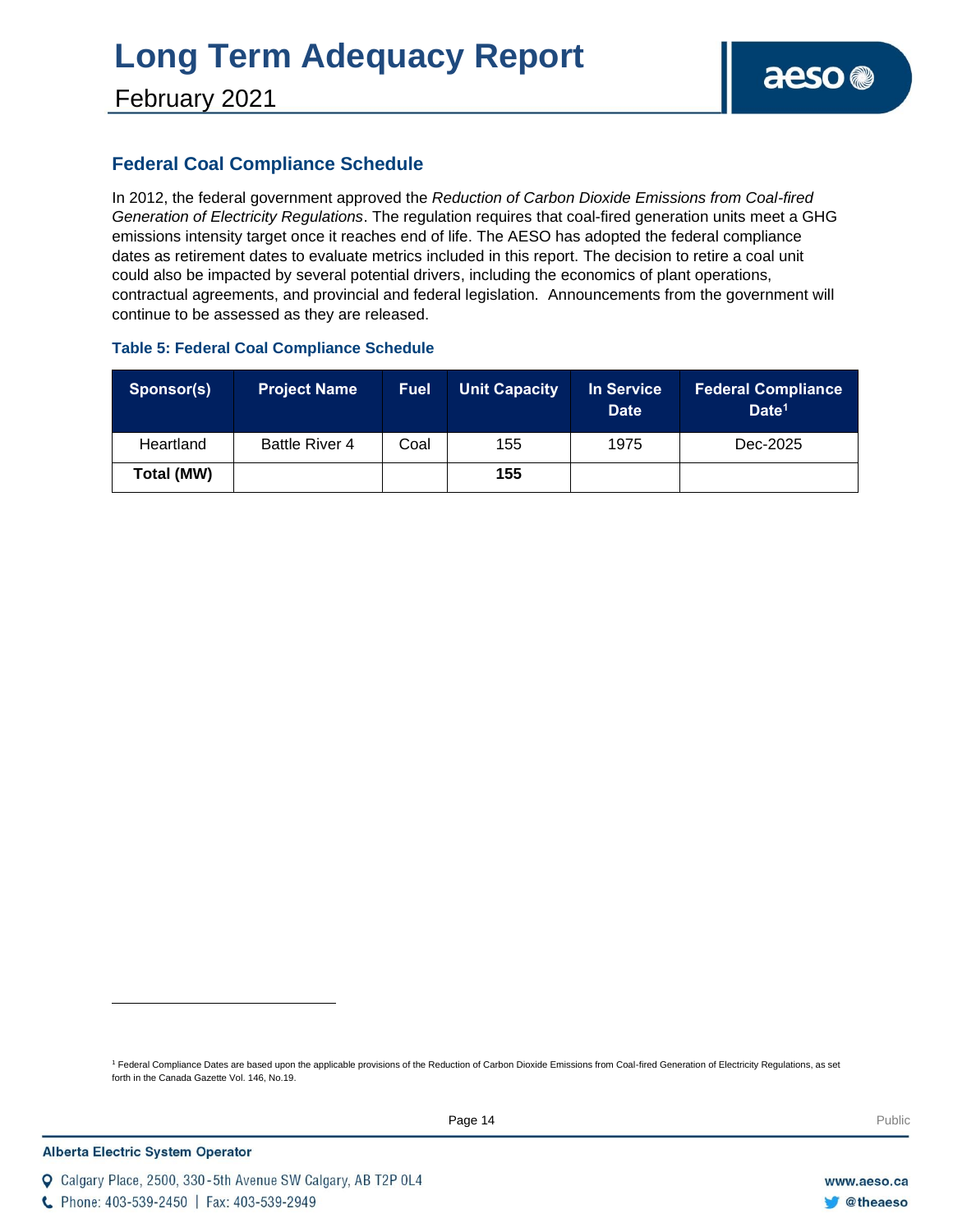# **Long Term Adequacy Report**

February 2021

### **Reserve Margin Metric**

The Reserve Margin Metric, shown in Figure 1, presents a comparison of generation supply and demand in Alberta. It is a calculation of the firm generation capacity at the time of system peak that is in excess of the system annual peak demand, expressed as a percentage of the system peak. Information on the annual peak demand within the reserve margin can be found on the AESO's [Forecasting](https://www.aeso.ca/grid/forecasting) web page. Firm generation is defined as installed and future generation capacity, adjusting for seasonal hydro capacity and behind-the-fence demand and generation, and excludes wind and solar capacity. Three forecast reserve margins are presented, each with different future supply additions. The supply additions correspond to the stage of the generation projects in the New Generation Projects and Retirements Metric. The metric is graphed with and without intertie capacity in one reserve margin since full import capability may not always be available at the time of system peak demand.



**Figure 1: Alberta Interconnected Electric System (AIES) Reserve Margin, 2011 – 2025**

#### **Alberta Electric System Operator**

Calgary Place, 2500, 330-5th Avenue SW Calgary, AB T2P 0L4

C Phone: 403-539-2450 | Fax: 403-539-2949

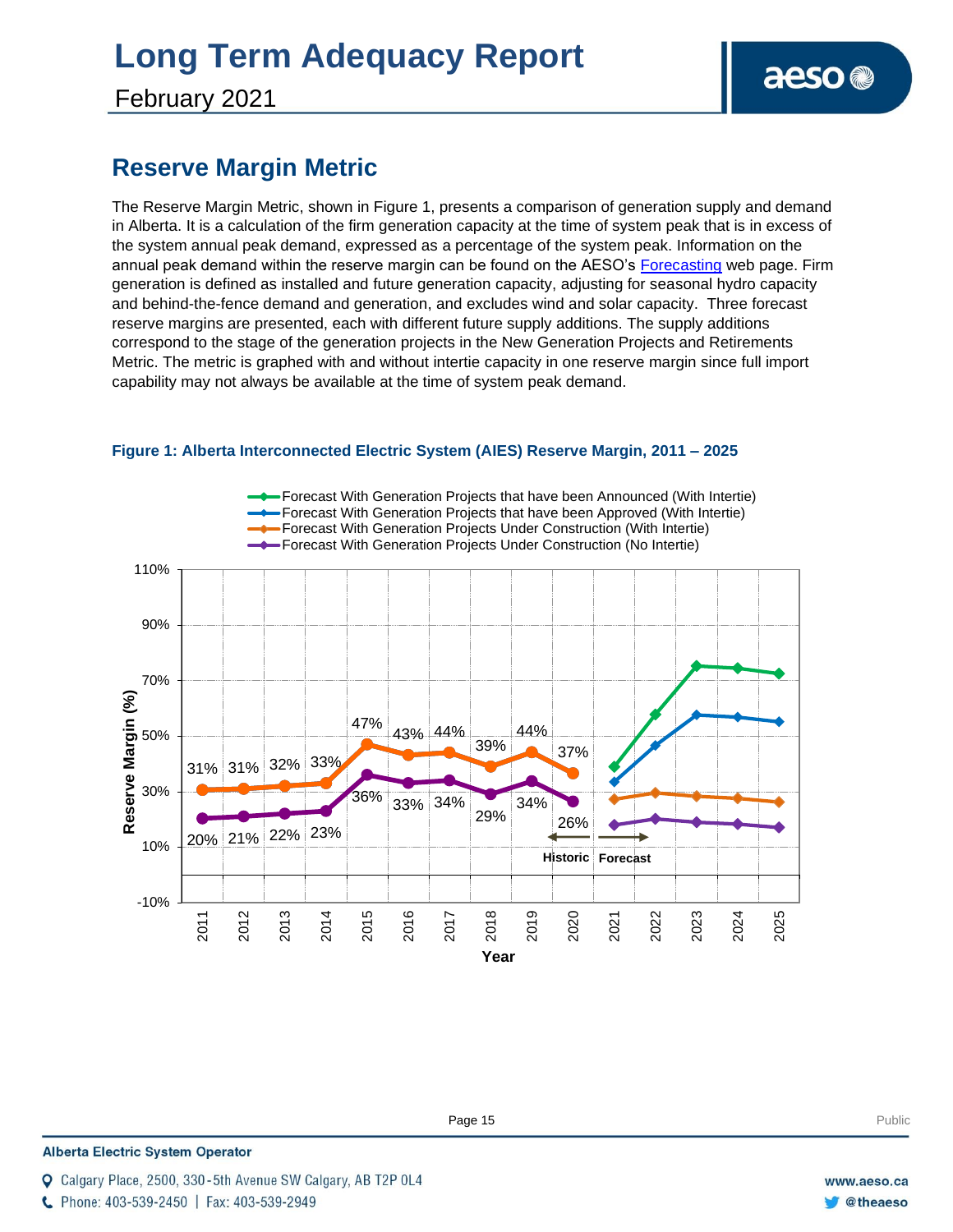

### **Supply Cushion Metric**

The Supply Cushion Metric provides visibility of the Alberta Interconnected Electric System's ability to meet peak demand on a daily basis. The supply cushion is the difference between the daily available firm supply minus daily peak demand. Only existing generation and generation under construction are used within the metric. The supply cushion refines the reserve margin calculation by using daily system peak rather than annual and incorporates planned outages. Figure 2 presents the estimated daily supply cushion for the next two years. Figure 3 presents daily peak demand and firm supply by fuel type, as well as interties, wind and solar which are not included in the supply cushion calculation due to the intermittent or uncertain nature of the supply. When the supply cushion is negative in Figure 2, there is an increased level of reliance on interties and wind, as indicated in Figure 3.



### **Figure 2: Alberta Interconnected Electric System (AIES) Daily Supply Cushion, February 1, 2021 to Jan 31, 2023**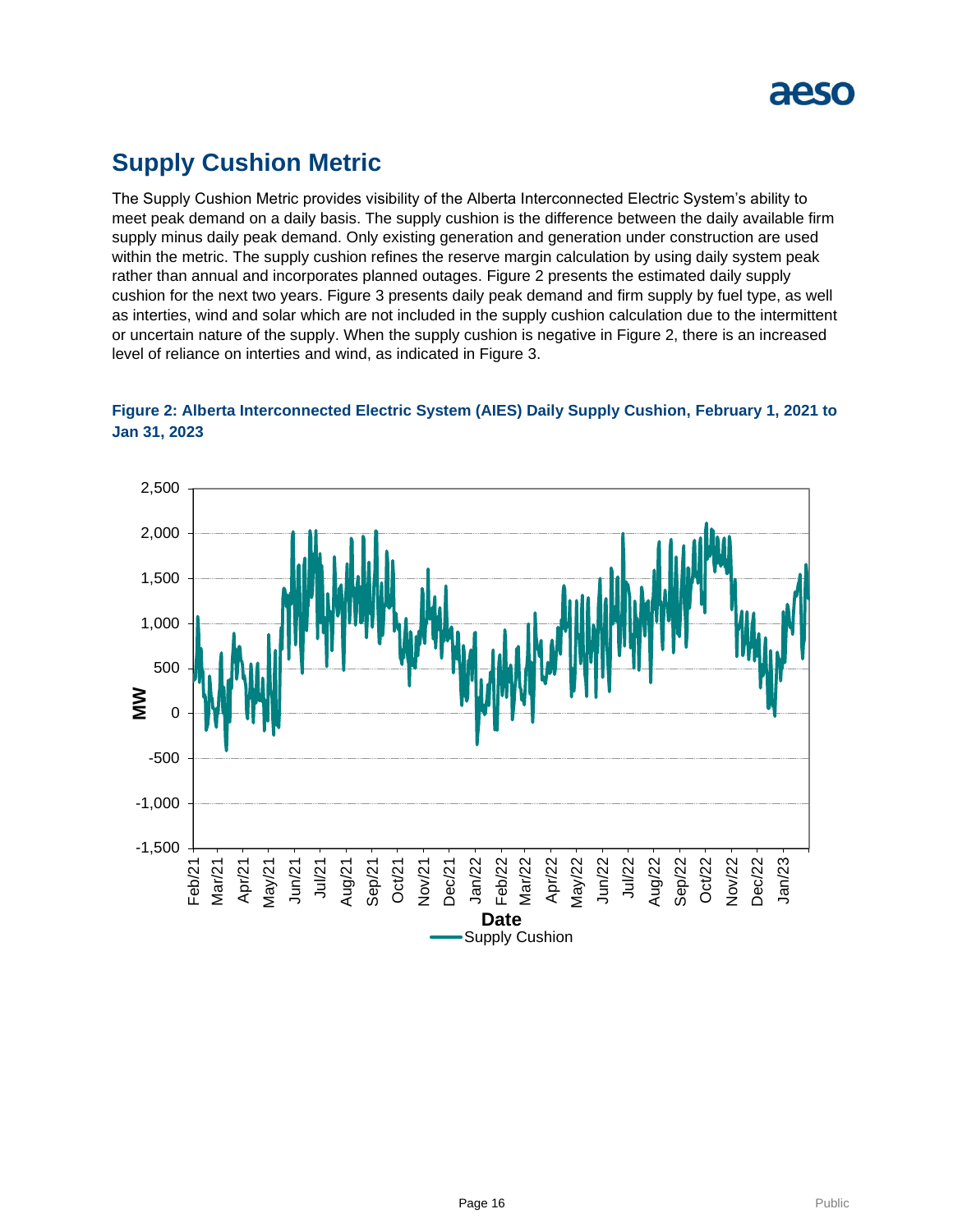



### **Figure 3: Alberta Interconnected Electric System (AIES) Daily Peak Demand and Available Supply, February 1, 2021 to January 31, 2023**

Outage information as of Jan 24th, 2021